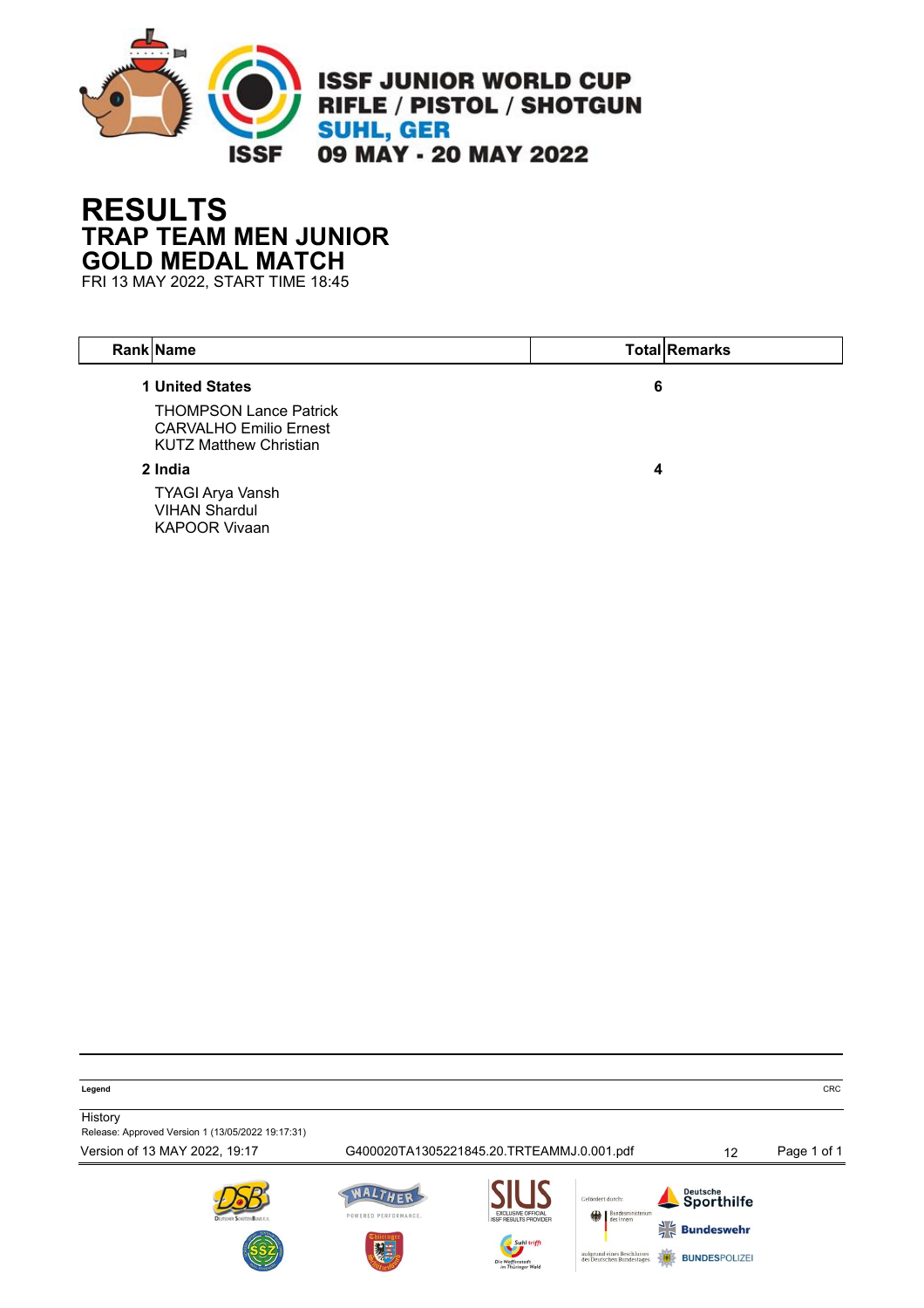

## **RESULTS TRAP TEAM MEN JUNIOR BRONZE MEDAL MATCH**

FRI 13 MAY 2022, START TIME 18:15

| <b>Rank Name</b>                                                                            | <b>Total Remarks</b> |
|---------------------------------------------------------------------------------------------|----------------------|
| 1 Italy<br><b>DAMBROSI Matteo</b><br><b>FAUSTINELLI Samuele</b><br><b>MIRABILE Riccardo</b> | $5 + 1$              |
| 2 Australia                                                                                 | $5 + 0$              |
| <b>SENSI Gabriel</b><br><b>CORBO Marco Vincenzo</b><br>FRENI-LIZZI William                  |                      |

**Legend** CRC

**History** 

Release: Approved Version 1 (13/05/2022 18:42:29)

Version of 13 MAY 2022, 18:42 B400010TA1305221815.20.TRTEAMMJ.0.001.pdf 12 Page 1 of 1







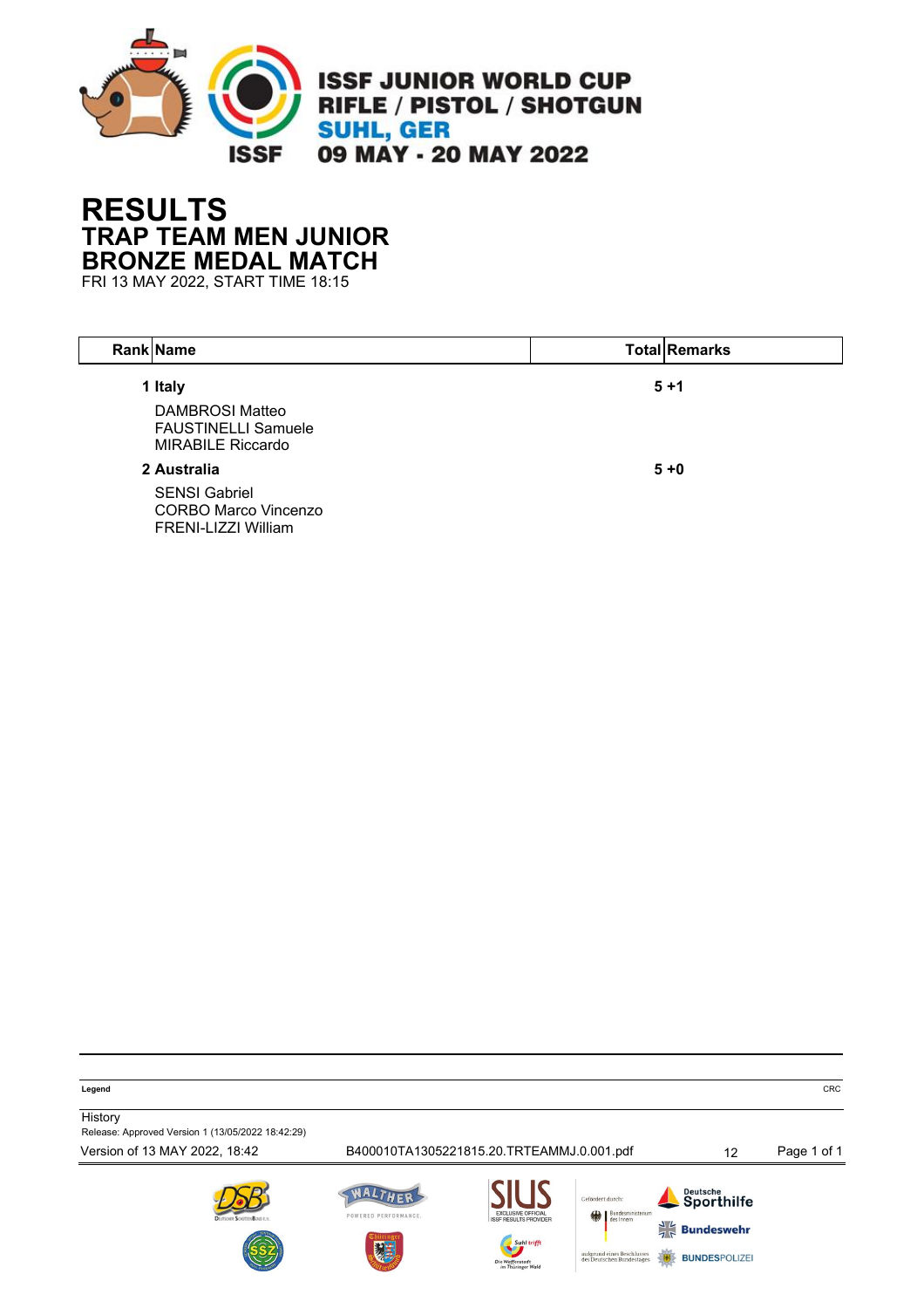

**ISSF JUNIOR WORLD CUP** RIFLE / PISTOL / SHOTGUN **SUHL, GER** 09 MAY - 20 MAY 2022

## **RESULTS TRAP TEAM MEN JUNIOR QUALIFICATION**

FRI 13 MAY 2022, START TIME 09:00

|                         | Rank Bib No Name |                                | 1 | Rounds<br>$\overline{2}$ | 3  | Total     | Remarks |
|-------------------------|------------------|--------------------------------|---|--------------------------|----|-----------|---------|
| $\overline{1}$          |                  | <b>IND - India</b>             |   | 72 69 69                 |    | 210       | QG      |
|                         | 1404             | TYAGI Arya Vansh               |   | 24 24                    | 24 | 72        |         |
|                         | 1361             | <b>KAPOOR Vivaan</b>           |   | 25 23 22                 |    | 70        |         |
|                         |                  | 1407 VIHAN Shardul             |   | 23 22 23                 |    | 68        |         |
| 2 <sup>2</sup>          |                  | <b>USA - United States</b>     |   | 68 70 69                 |    | 207       | QG      |
|                         |                  | 1746 CARVALHO Emilio Ernest    |   | 23 24                    | 25 | 72        |         |
|                         |                  | 1756 THOMPSON Lance Patrick    |   | 22 24 22                 |    | 68        |         |
|                         |                  | 1751 KUTZ Matthew Christian    |   | 23 22 22                 |    | 67        |         |
| $\mathbf{3}$            |                  | <b>AUS - Australia</b>         |   | 64 70 69                 |    | $203 + 1$ | QB      |
|                         |                  | 1028 SENSI Gabriel             |   | 21 25 23                 |    | 69        |         |
|                         | 1021             | <b>CORBO Marco Vincenzo</b>    |   | 21 21                    | 25 | 67        |         |
|                         |                  | 1025 FRENI-LIZZI William       |   | 22 24 21                 |    | 67        |         |
| $\overline{\mathbf{4}}$ |                  | <b>ITA - Italy</b>             |   | 70 66 67                 |    | $203 + 0$ | QB      |
|                         |                  | 1443 MIRABILE Riccardo         |   | 23 23 24                 |    | 70        |         |
|                         |                  | 1431 DAMBROSI Matteo           |   | 23 24 22                 |    | 69        |         |
|                         |                  | 1433 FAUSTINELLI Samuele       |   | 24 19 21                 |    | 64        |         |
| 5                       |                  | <b>POL - Poland</b>            |   | 69 64 68                 |    | 201       |         |
|                         |                  | 1582 MROZEK Daniel Krzysztof   |   | 23 23 25                 |    | 71        |         |
|                         |                  | 1590 YAZYKOV Wolodymyr         |   | 23 21                    | 22 | 66        |         |
|                         | 1580             | <b>LAKOMY Mateusz</b>          |   | 23 20 21                 |    | 64        |         |
| 6                       |                  | <b>GER - Germany</b>           |   | 64 64 72                 |    | 200       |         |
|                         |                  | 1293 JOHN Marius Josef Erik    |   | 23 23 25                 |    | 71        |         |
|                         | 1294             | <b>JOHN Moritz Alfred Paul</b> |   | 22 20 24                 |    | 66        |         |
|                         |                  | 1314 SCHMIDT Tim Luka          |   | 19 21 23                 |    | 63        |         |
| $\overline{7}$          |                  | <b>BRA - Brazil</b>            |   | 64 66 68                 |    | 198       |         |
|                         |                  | 1065 DARUICH Hussein           |   | 21 25 23                 |    | 69        |         |
|                         | 1067             | <b>GOMES Haddy</b>             |   | 20 21                    | 24 | 65        |         |
|                         | 1068             | <b>MERA</b> Igor               |   | 23 20 21                 |    | 64        |         |







POWERED PERFORMANCE.